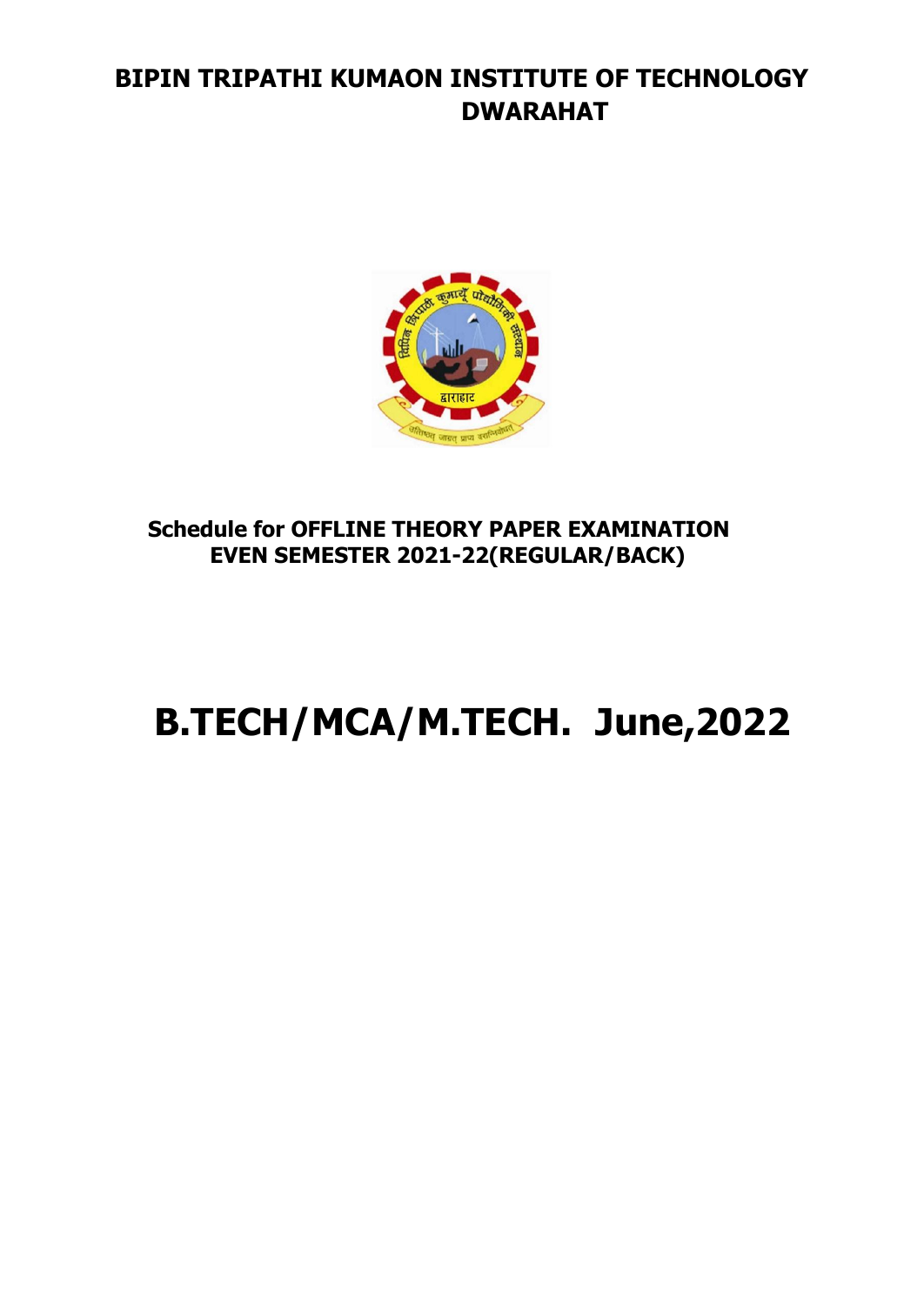#### **SCHEDULE FOR THE END SEMESTER EXAMINATION (THEORY) B.Tech. 4 th Year Session-2021-22 (Even Semester)**

| S.  | <b>Date</b> | Day      | 1 <sup>st</sup> Shift                                                   |
|-----|-------------|----------|-------------------------------------------------------------------------|
| No. |             |          | (9:30AM to 12:30 PM)                                                    |
| 1.  | 28/06/2022  | Tuesday  | CS: Open Elective-III-Cryptography & Network Security BCST804(F)        |
|     |             |          | <b>ECE: Wireless Communication BECT801</b>                              |
|     |             |          | ME: Automobile Engineering BMET801                                      |
|     |             |          | EE: Power System Protection BEET801                                     |
|     |             |          | BC: Food Biotechnology BBCT801                                          |
|     |             |          | CE : Hydraulic Structure BCET801                                        |
|     |             |          | CH: Petroleum Refining Technology BCHT812                               |
| 2.  | 30/06/2022  | Thursday | CS : Open Elective-IV - Advanced Operating Systems BOCS 804 (E)         |
|     |             |          | ECE: Open Elective-II(Innovation and Entrepreneurship) BECT007          |
|     |             |          | ME: Deptt Elective-V(Power Plant Engineering) BMET083                   |
|     |             |          | EE: Open Elective-II(Electrical Energy Conservation & Auditing) BEET005 |
|     |             |          | BC : Deptt Elective-V(Industrial Safety & Hazard Management) BBCT814    |
|     |             |          | CE : Civil Engineering Social and Global Impact HSMC801                 |
|     |             |          | CH: Plant Design & Economics BCHT822                                    |
|     |             |          |                                                                         |
| 3.  | 02/07/2022  | Saturday | CS/ME/CH/BC : HSMC-1 Project Management & Entrepreneurship              |
|     |             |          | HSMC082                                                                 |
|     |             |          | ECE: Open Elective-III(Machine Learning) BECT008                        |
|     |             |          | EE : Open Elective-III(Hybrid & Electric vehicles) BEET009              |
|     |             |          | CE : Open Elective-III(Disaster Preparedness & Planning) BCET031        |
|     |             |          |                                                                         |
|     |             |          |                                                                         |
| 4.  | 04/07/2022  | Monday   | ME: Open Elective-II(Renewable Energy Resources) TOE082                 |
|     |             |          | BC: Open Elective-II(Renewable Energy Resources) TOE082                 |
|     |             |          | CE : Open Elective-IV(Metro System & Engineering) BCET041               |
|     |             |          | CH: Process Utility & Piping Desing BCHT833                             |
|     |             |          |                                                                         |

#### **Abbreviation Used:**

- CS: Computer Science & Engineering
- EC: Electronics & Communication Engineering
- ME: Mechanical Engineering
- EE: Electrical Engineering
- CE: Civil Engineering
- BC: Biochemical Engineering
- CH: Chemical Engineering
- MCA: Master in Computer Application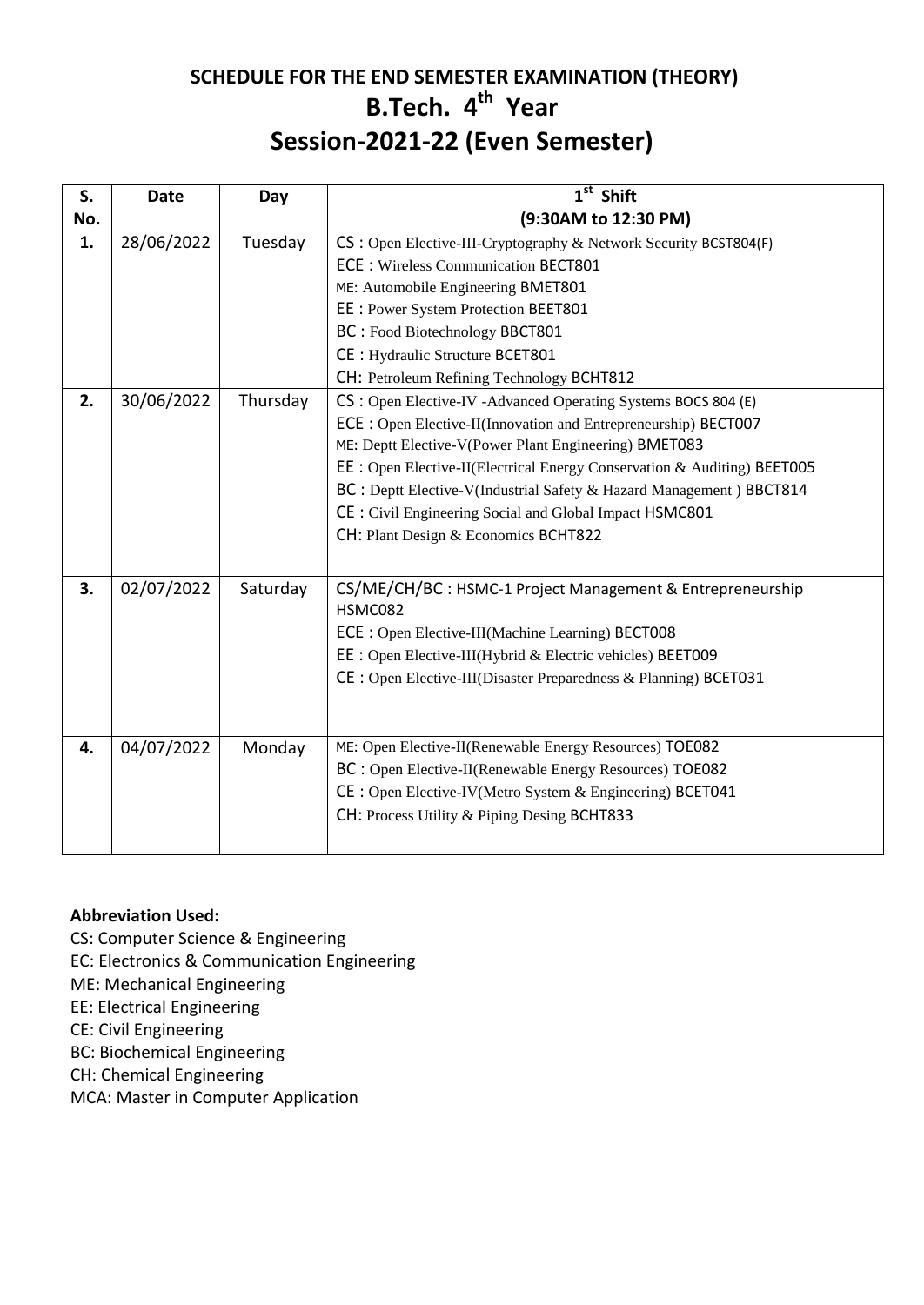# **SCHEDULE FOR THE END SEMESTER EXAMINATION (THEORY) B.Tech. 3 rd Year Session-2021-22 (Even Semester)**

| S.                      | <b>Date</b> | Day       | 2 <sup>nd</sup> Shift: 1.30PM to 4.30PM                      |
|-------------------------|-------------|-----------|--------------------------------------------------------------|
| No.                     |             |           |                                                              |
| 1                       | 29/06/2022  | Wednesday | CS: Microprocessors and Applications BCST-601                |
|                         |             |           | EC: Digital Communication BECT601                            |
|                         |             |           | ME: Machine Design BMET601                                   |
|                         |             |           | BC: Genetic Engineering BBCT601                              |
|                         |             |           | EE : Microprocessor & Microcontroller BEET601                |
|                         |             |           | CE: Design of RCC-I BCET601                                  |
|                         |             |           | CH: Transport Phenomena BCHT601                              |
| $\overline{\mathbf{2}}$ | 01/07/2022  | Friday    | CS : Departmental Elective-Graph Theory BCST 604(A)          |
|                         |             |           | EC/EE : Deptt Elective-II( Data Structure Using C++) BCST606 |
|                         |             |           | ME: Deptt Elective-II(Advance Welding) BMET061               |
|                         |             |           | BC : Deptt Elective-III(Plant Biotechnology) BBCT611         |
|                         |             |           | CE: Deptt Elective-III(Design of Steel Structure) BCET631    |
|                         |             |           | CH: Deptt Elective-III(Nano Technology)BCHT632               |
|                         |             |           |                                                              |
| 3                       | 05/07/2022  | Tuesday   | CS: Data Analytics BCST -603                                 |
|                         |             |           | EC/EE : Digital Signal Processing BECT603                    |
|                         |             |           | ME: IC Engine & Compressor BMET603                           |
|                         |             |           | BC : Waste Water Treatment BBCT603                           |
|                         |             |           | CE: Foundation Engineering-II BCET603                        |
|                         |             |           | CH: Energy Resource & Utilization BCHT603                    |
| 4                       | 07/07/2022  | Thursday  | CS: Compiler Design BCST-602                                 |
|                         |             |           | EC : Microwave Engineering BECT602                           |
|                         |             |           | ME: Refrigeration & Air Conditioning BMET602                 |
|                         |             |           | BC : Chemical Reaction Engineering BBCT602                   |
|                         |             |           | EE: Elecric Drives BEET602                                   |
|                         |             |           | CE: Environmental Engineering -II BCET602                    |
|                         |             |           | CH: Chemical Engineering-II BCHT602                          |
| 5                       | 09/07/2022  | Saturday  | CS/EC/ME/EE/CE : Essence of Indian Traditional Knowledge     |
|                         |             |           | <b>HSNC602</b>                                               |
|                         |             |           | CH/BCE: Constitution of India HSNC603                        |
| 6                       | 11/07/2022  | Monday    | CS : Machine Learning BOCS -605(B)                           |
|                         |             |           | EC/ME/EE/CE/CH/BCE: Principal of Management HSMC601          |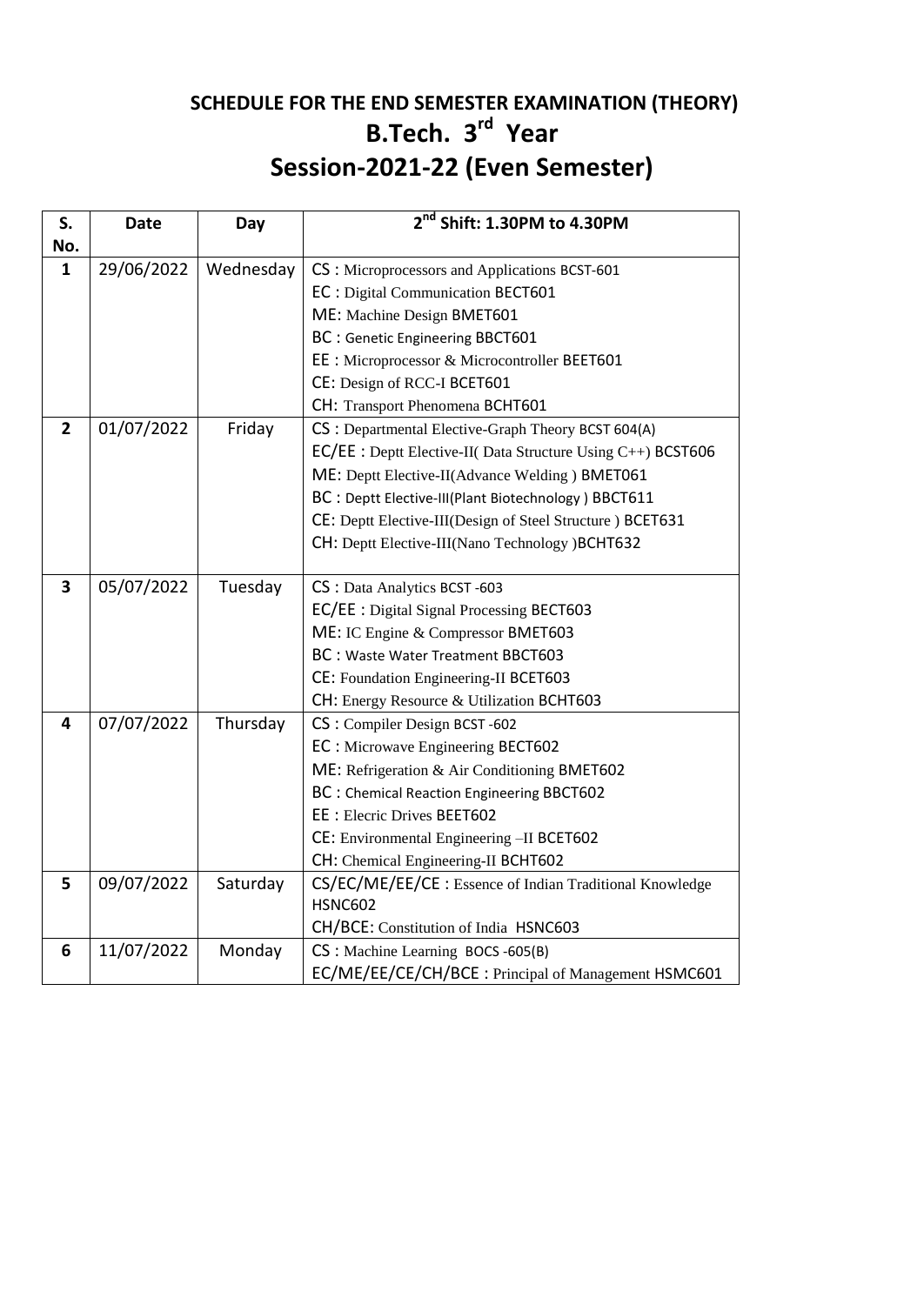### **SCHEDULE FOR THE END SEMESTER EXAMINATION (THEORY) B.Tech. 2<sup>nd</sup> Year Session-2021-22 (Even Semester)**

| S.             | <b>Date</b> | Day       | $2^{nd}$ Shift (1:30PM to 4:30 PM)                        |
|----------------|-------------|-----------|-----------------------------------------------------------|
| No.            |             |           |                                                           |
| $\mathbf{1}$   | 28/06/2022  | Tuesday   | CS: Maths-III BAST 401                                    |
|                |             |           | EC/EE : Control System BEET405                            |
|                |             |           | ME: Applied Thermo dynamics BMET401                       |
|                |             |           | <b>CE: Transport Engineering-I BCET402</b>                |
|                |             |           | CH: Maths-III BAST 401                                    |
| $\overline{2}$ | 30/06/2022  | Thursday  | CS /ME/EE: Universal Human Values and Professional Ethics |
|                |             |           | <b>HSMC-401</b>                                           |
|                |             |           | EC /CE/CHE: Technical Communication HSMC402               |
| 3              | 02/07/2022  | Saturday  | CS : Database Management Systems BCST 402                 |
|                |             |           | EC/EE : Signal & System BECT 402                          |
|                |             |           | ME: Theory of Machine BMET402                             |
|                |             |           | CE: Material Testing & Evaluation BCET401                 |
|                |             |           | CH: Mass Transfer Operation-I BCHT401                     |
| 4              | 04/07/2022  | Monday    | CS: Theory of Automata and Formal Languages BCST 403      |
|                |             |           | EC: Analog Communication BECT403                          |
|                |             |           | ME: Fluid Mechanics & Machine BMET403                     |
|                |             |           | EE: Power System-I BEET404                                |
|                |             |           | CE: Hydraulic Engineering BCET403                         |
|                |             |           | CH: Mechanical Operation BCHT402                          |
| 5              | 06/07/2022  | Wednesday | CS : Computer Org. & Architecture BCST 404                |
|                |             |           | EC: Analog Circuit BECT 404                               |
|                |             |           | ME: Manufacturing Science & Technology-I BMET404          |
|                |             |           | <b>EE</b> : Electrical Machine-I BEET402                  |
|                |             |           | CE: Structure-I BCET404                                   |
|                |             |           | CH: Chemical Reaction Engineering-I BCHT403               |
| 6              | 08/07/2022  | Friday    | CS: Cyber Security and software tools BCST 408            |
|                |             |           | EC/ME/EE/CE/CHE: Python Programming BCST406               |
|                |             |           |                                                           |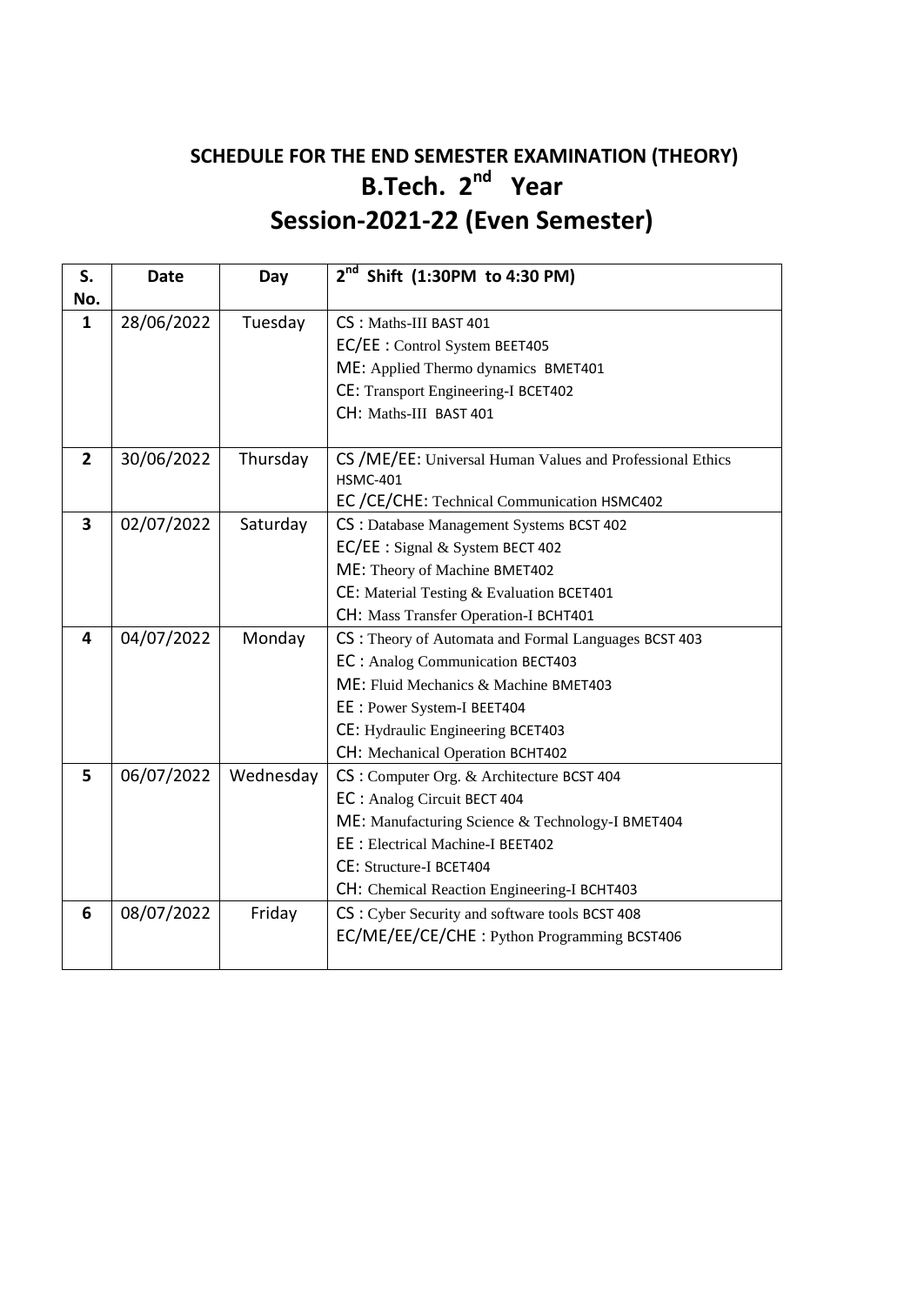# **SCHEDULE FOR THE END SEMESTER EXAMINATION (THEORY) M.Tech. 1st year & MCA 2<sup>nd</sup> Year Session-2021-22 (Even Semester)**

| S.             | Date       | Day       | 1 <sup>st</sup><br><b>Shift</b>                                                                                             |  |
|----------------|------------|-----------|-----------------------------------------------------------------------------------------------------------------------------|--|
| No.            |            |           | (9:30 to 12:30 AM)                                                                                                          |  |
| 1              | 29/06/2022 | Wednesday | M.Tech. Program Core III - Advance Algorithms MCST 201                                                                      |  |
|                |            |           | MCA: .Net Technology MCAT 401                                                                                               |  |
| $\overline{2}$ | 01/07/2022 | Friday    | M.Tech. Program Core IV - Soft Computing MCST 202                                                                           |  |
|                |            |           | MCA:Network & Cyber Security MCAT 402                                                                                       |  |
| 3              | 05/07/2022 | Tuesday   | M. Tech. Program Elective III - Data Preparation and Analysis MCST 231<br>MCA: Elective 1-Simulation & Modeling MCAT 415    |  |
| 4              | 07/07/2022 | Thursday  | M. Tech. Program Elective IV - Human and Computer Interaction MCST 241<br>MCA: Elective 2 Digital Image Processing MCAT 422 |  |
| 5              | 09/07/2022 | Saturday  | M. Tech. Audit Course-Constitution of India MAUT 291<br>MCA: Elective 3Internet of Things MCAT 432                          |  |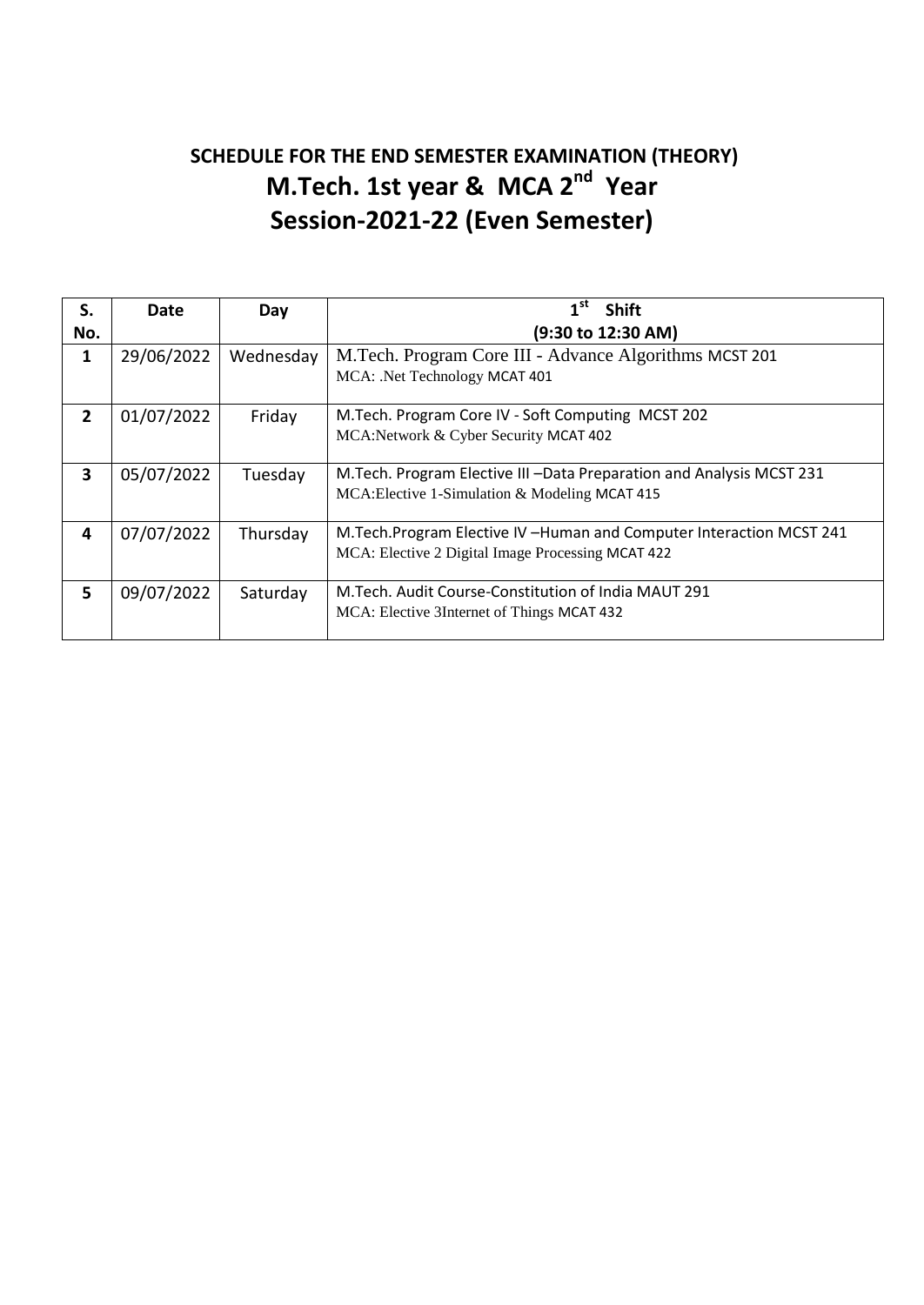# **SCHEDULE FOR THE END SEMESTER EXAMINATION (THEORY) B.Tech. 1st Year Session-2021-22 (Even Semester)**

| S.<br>No.      | Date       | Day       | 1 <sup>st</sup><br>Shift (9:30 to 12:30 AM)                                                                        |
|----------------|------------|-----------|--------------------------------------------------------------------------------------------------------------------|
| 1              | 29/06/2022 | Wednesday | CE/ECE/EE/ CSE/ME/CHE: Mathematics-II BAST203                                                                      |
| $\overline{2}$ | 01/07/2022 | Friday    | CSE/ME/CHE: Engineering Physics BAST201<br>CE/ECE/EE: Engineering Chemistry BAST202                                |
| $\overline{3}$ | 05/07/2022 | Tuesday   | CSE/ME/CHE: Programming for Problem Solving BCST201<br>CE/ECE/EE: Fundamental of Mechanical Engineering<br>BMET201 |
| 4              | 06/07/2022 | Wednesday | CE/ECE/EE: Environmental Studies ESNC201                                                                           |
| 5              | 07/07/2022 | Thursday  | CSE/ME/CHE: Basic Electrical Engineering BEET201<br>CE/ECE/EE: Basic Electronics Engineering BECT201               |
| 6              | 09/07/2022 | Saturday  | CSE/ME/CHE: AI For Engineering BMC201<br>CE/ECE/EE: Emerging Technology for Engineering BMC202                     |
| 7              | 11/07/2022 | Monday    | CE/ECE/EE/ CSE/ME/CHE: Soft Skill-II HSNC201                                                                       |